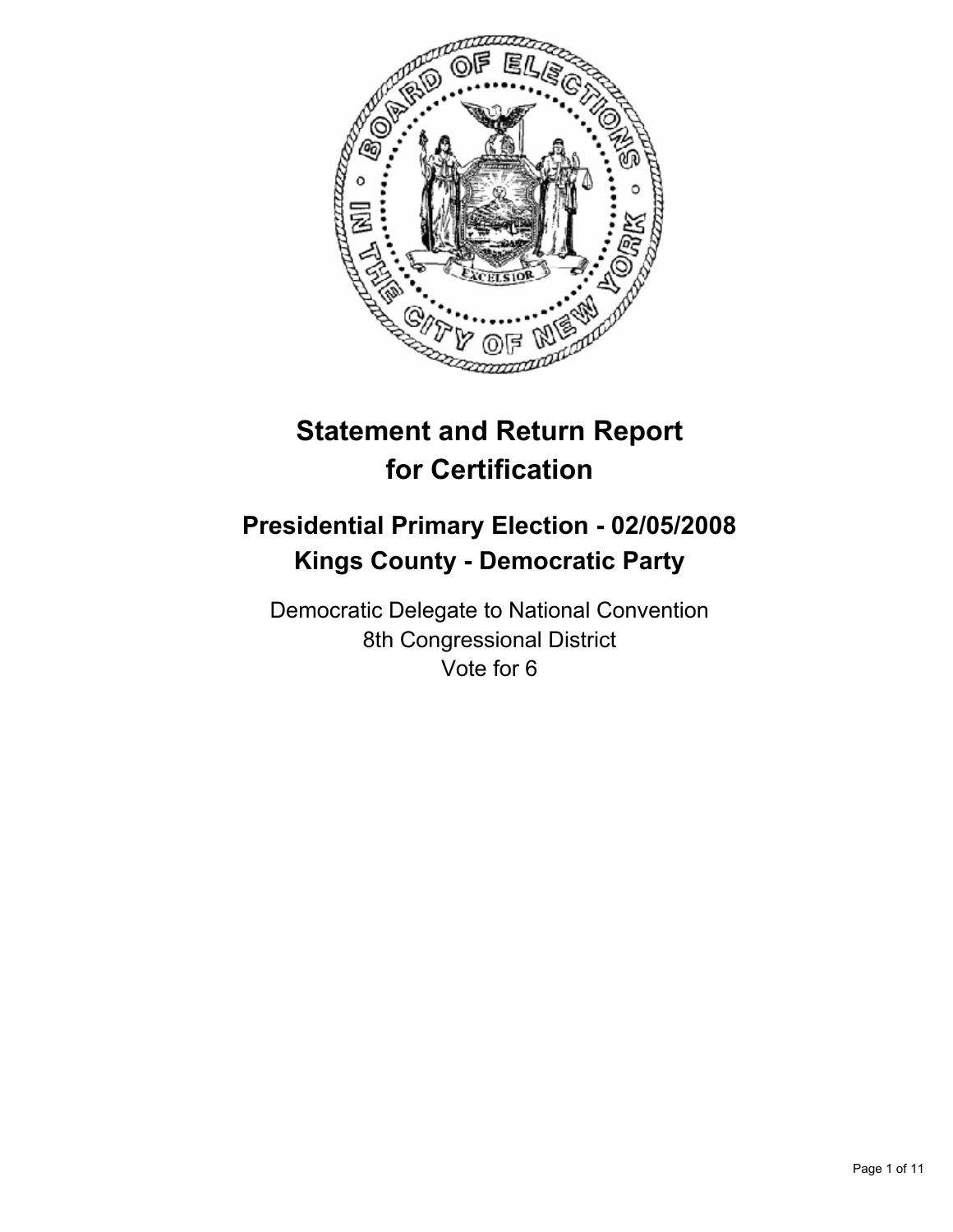

| <b>Assembly District 44</b>                        |     |
|----------------------------------------------------|-----|
| <b>EMERGENCY</b>                                   | 0   |
| ABSENTEE/MILITARY                                  | 3   |
| <b>FEDERAL</b>                                     | 2   |
| <b>AFFIDAVIT</b>                                   | 8   |
| SCOTT STRINGER (M) - PLEDGED TO SUPPORT CLINTON    | 90  |
| DEBORAH GLICK (F) - PLEDGED TO SUPPORT CLINTON     | 90  |
| THOMAS DUANE (M) - PLEDGED TO SUPPORT CLINTON      | 80  |
| LILLIAN ROBERTS (F) - PLEDGED TO SUPPORT CLINTON   | 86  |
| FRED HOCHBERG (M) - PLEDGED TO SUPPORT CLINTON     | 82  |
| SARA KASIRER (F) - PLEDGED TO SUPPORT CLINTON      | 92  |
| MARC A LANDIS (M) - PLEDGED TO SUPPORT EDWARDS     | 3   |
| HILDA B CLASSON (F) - PLEDGED TO SUPPORT EDWARDS   | 7   |
| DAVID SILVERSMITH (M) - PLEDGED TO SUPPORT EDWARDS | 7   |
| SHARON WOOLUMS (F) - PLEDGED TO SUPPORT EDWARDS    | 5   |
| JOHN CHANDLER (M) - PLEDGED TO SUPPORT EDWARDS     |     |
| ELAINE R BERLIN (F) - PLEDGED TO SUPPORT EDWARDS   | 4   |
| HOWARD HEMSLEY (M) - PLEDGED TO SUPPORT OBAMA      | 40  |
| MOLLY C LOMBARDI (F) - PLEDGED TO SUPPORT OBAMA    | 42  |
| ARTHUR Z SCHWARTZ (M) - PLEDGED TO SUPPORT OBAMA   | 45  |
| MARGO LION (F) - PLEDGED TO SUPPORT OBAMA          | 44  |
| COREY D JOHNSON (M) - PLEDGED TO SUPPORT OBAMA     | 47  |
| MONICA Y YOUN (F) - PLEDGED TO SUPPORT OBAMA       | 39  |
| <b>Total Votes</b>                                 | 810 |
|                                                    |     |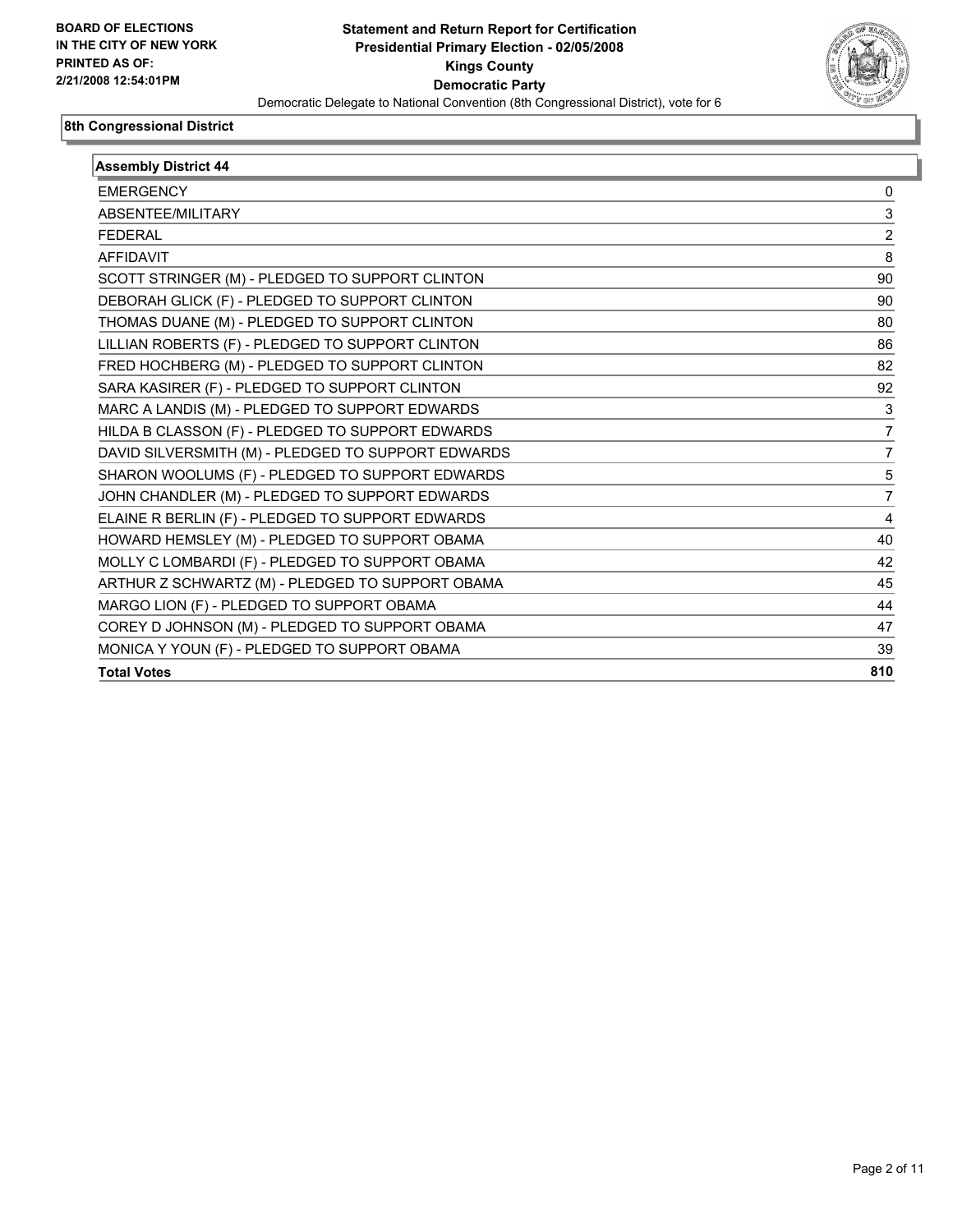

| <b>Assembly District 45</b>                        |                |
|----------------------------------------------------|----------------|
| <b>EMERGENCY</b>                                   | 0              |
| ABSENTEE/MILITARY                                  | 25             |
| <b>FEDERAL</b>                                     | $\overline{c}$ |
| <b>AFFIDAVIT</b>                                   | 9              |
| SCOTT STRINGER (M) - PLEDGED TO SUPPORT CLINTON    | 454            |
| DEBORAH GLICK (F) - PLEDGED TO SUPPORT CLINTON     | 477            |
| THOMAS DUANE (M) - PLEDGED TO SUPPORT CLINTON      | 438            |
| LILLIAN ROBERTS (F) - PLEDGED TO SUPPORT CLINTON   | 468            |
| FRED HOCHBERG (M) - PLEDGED TO SUPPORT CLINTON     | 460            |
| SARA KASIRER (F) - PLEDGED TO SUPPORT CLINTON      | 450            |
| MARC A LANDIS (M) - PLEDGED TO SUPPORT EDWARDS     | 21             |
| HILDA B CLASSON (F) - PLEDGED TO SUPPORT EDWARDS   | 20             |
| DAVID SILVERSMITH (M) - PLEDGED TO SUPPORT EDWARDS | 32             |
| SHARON WOOLUMS (F) - PLEDGED TO SUPPORT EDWARDS    | 20             |
| JOHN CHANDLER (M) - PLEDGED TO SUPPORT EDWARDS     | 21             |
| ELAINE R BERLIN (F) - PLEDGED TO SUPPORT EDWARDS   | 19             |
| HOWARD HEMSLEY (M) - PLEDGED TO SUPPORT OBAMA      | 108            |
| MOLLY C LOMBARDI (F) - PLEDGED TO SUPPORT OBAMA    | 114            |
| ARTHUR Z SCHWARTZ (M) - PLEDGED TO SUPPORT OBAMA   | 121            |
| MARGO LION (F) - PLEDGED TO SUPPORT OBAMA          | 103            |
| COREY D JOHNSON (M) - PLEDGED TO SUPPORT OBAMA     | 101            |
| MONICA Y YOUN (F) - PLEDGED TO SUPPORT OBAMA       | 102            |
| <b>Total Votes</b>                                 | 3,529          |
|                                                    |                |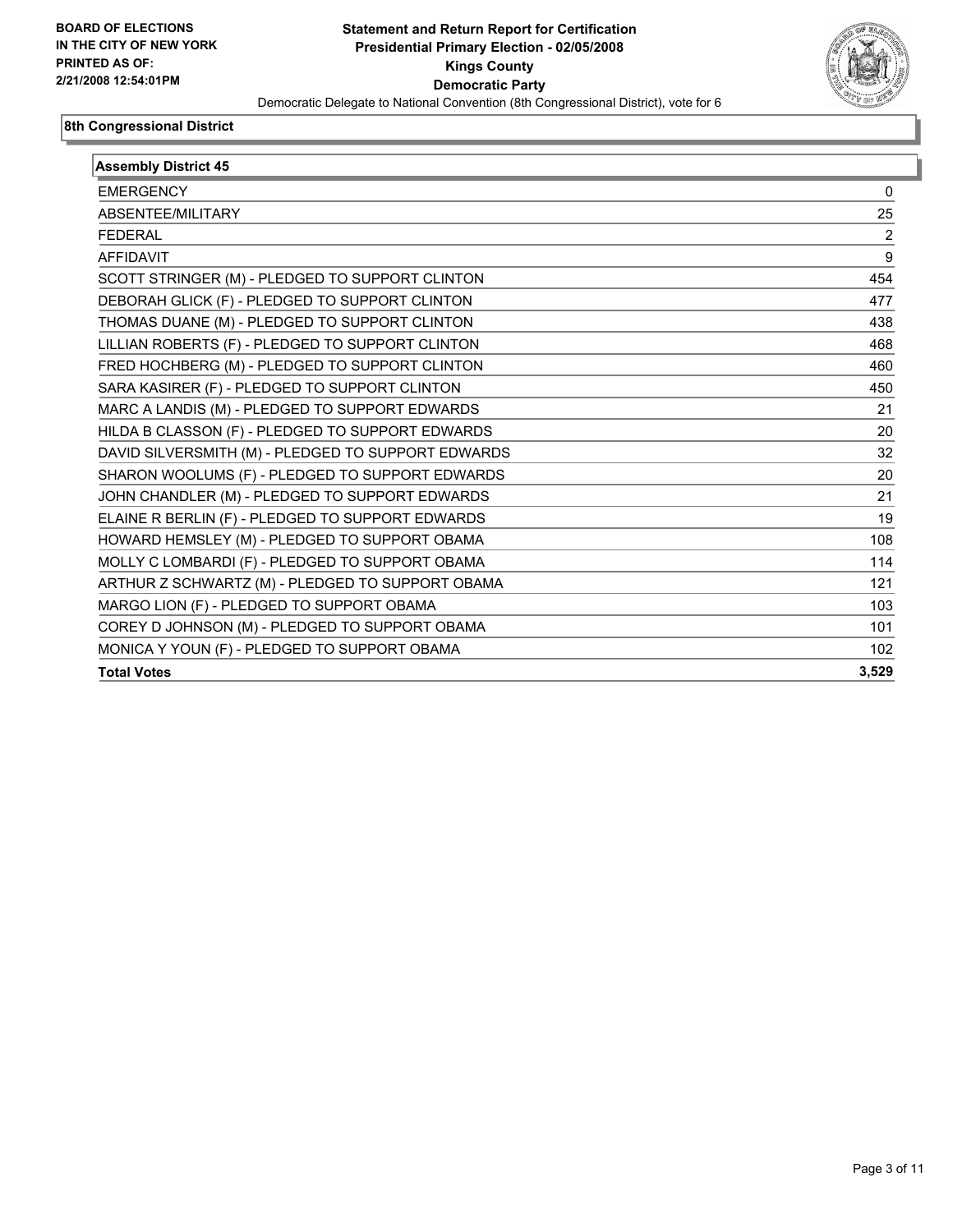

| <b>Assembly District 46</b>                        |        |
|----------------------------------------------------|--------|
| <b>EMERGENCY</b>                                   | 6      |
| ABSENTEE/MILITARY                                  | 241    |
| <b>FEDERAL</b>                                     | 10     |
| <b>AFFIDAVIT</b>                                   | 107    |
| SCOTT STRINGER (M) - PLEDGED TO SUPPORT CLINTON    | 3,022  |
| DEBORAH GLICK (F) - PLEDGED TO SUPPORT CLINTON     | 3,060  |
| THOMAS DUANE (M) - PLEDGED TO SUPPORT CLINTON      | 2,989  |
| LILLIAN ROBERTS (F) - PLEDGED TO SUPPORT CLINTON   | 3,072  |
| FRED HOCHBERG (M) - PLEDGED TO SUPPORT CLINTON     | 2,947  |
| SARA KASIRER (F) - PLEDGED TO SUPPORT CLINTON      | 2,886  |
| MARC A LANDIS (M) - PLEDGED TO SUPPORT EDWARDS     | 127    |
| HILDA B CLASSON (F) - PLEDGED TO SUPPORT EDWARDS   | 145    |
| DAVID SILVERSMITH (M) - PLEDGED TO SUPPORT EDWARDS | 146    |
| SHARON WOOLUMS (F) - PLEDGED TO SUPPORT EDWARDS    | 124    |
| JOHN CHANDLER (M) - PLEDGED TO SUPPORT EDWARDS     | 117    |
| ELAINE R BERLIN (F) - PLEDGED TO SUPPORT EDWARDS   | 119    |
| HOWARD HEMSLEY (M) - PLEDGED TO SUPPORT OBAMA      | 1,367  |
| MOLLY C LOMBARDI (F) - PLEDGED TO SUPPORT OBAMA    | 1,377  |
| ARTHUR Z SCHWARTZ (M) - PLEDGED TO SUPPORT OBAMA   | 1,378  |
| MARGO LION (F) - PLEDGED TO SUPPORT OBAMA          | 1,337  |
| COREY D JOHNSON (M) - PLEDGED TO SUPPORT OBAMA     | 1,373  |
| MONICA Y YOUN (F) - PLEDGED TO SUPPORT OBAMA       | 1,320  |
| <b>Total Votes</b>                                 | 26,906 |
|                                                    |        |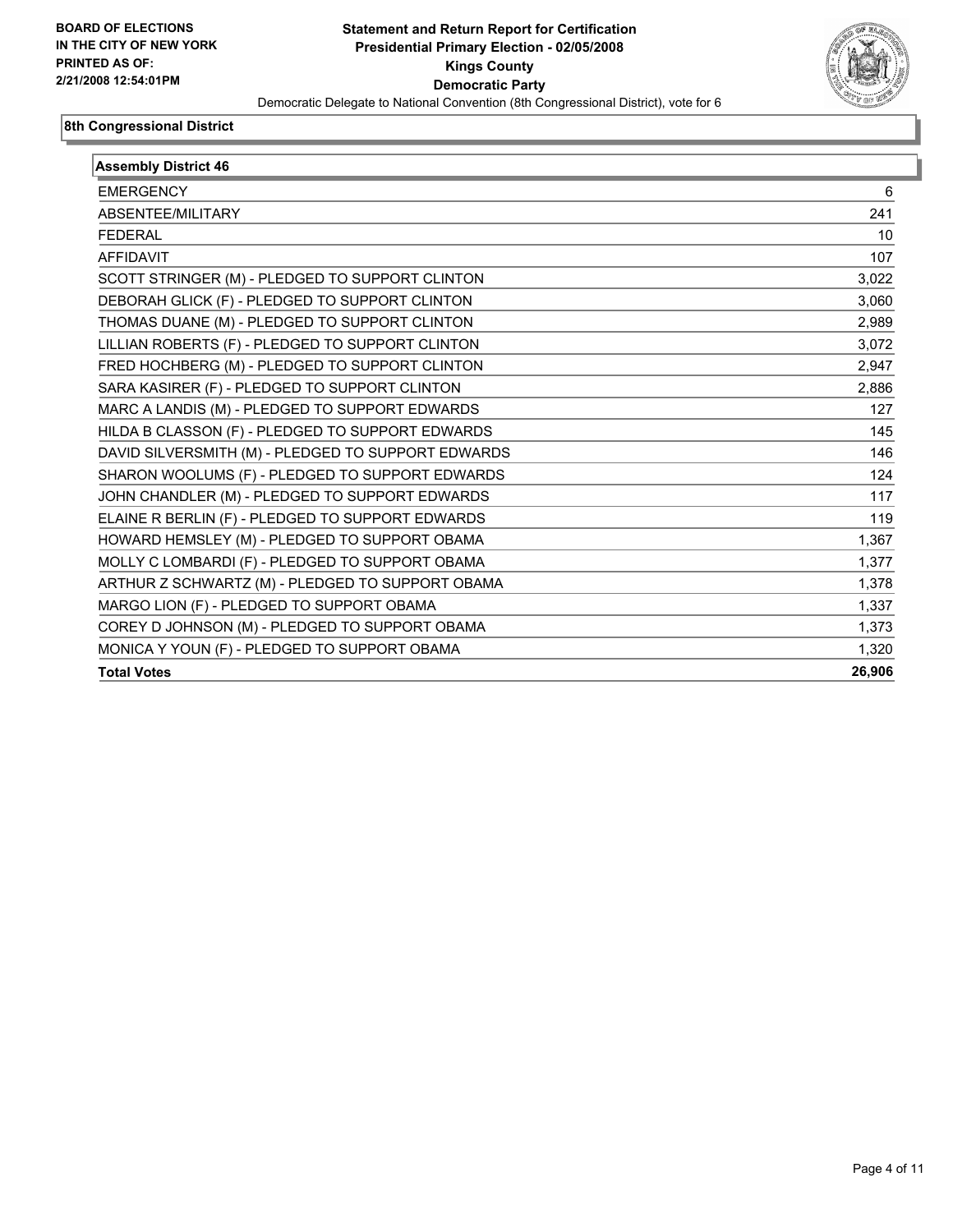

| <b>Assembly District 47</b>                        |        |
|----------------------------------------------------|--------|
| <b>EMERGENCY</b>                                   | 11     |
| ABSENTEE/MILITARY                                  | 118    |
| <b>FEDERAL</b>                                     | 22     |
| <b>AFFIDAVIT</b>                                   | 59     |
| SCOTT STRINGER (M) - PLEDGED TO SUPPORT CLINTON    | 1,651  |
| DEBORAH GLICK (F) - PLEDGED TO SUPPORT CLINTON     | 1,687  |
| THOMAS DUANE (M) - PLEDGED TO SUPPORT CLINTON      | 1,620  |
| LILLIAN ROBERTS (F) - PLEDGED TO SUPPORT CLINTON   | 1,698  |
| FRED HOCHBERG (M) - PLEDGED TO SUPPORT CLINTON     | 1,596  |
| SARA KASIRER (F) - PLEDGED TO SUPPORT CLINTON      | 1,584  |
| MARC A LANDIS (M) - PLEDGED TO SUPPORT EDWARDS     | 88     |
| HILDA B CLASSON (F) - PLEDGED TO SUPPORT EDWARDS   | 87     |
| DAVID SILVERSMITH (M) - PLEDGED TO SUPPORT EDWARDS | 90     |
| SHARON WOOLUMS (F) - PLEDGED TO SUPPORT EDWARDS    | 84     |
| JOHN CHANDLER (M) - PLEDGED TO SUPPORT EDWARDS     | 93     |
| ELAINE R BERLIN (F) - PLEDGED TO SUPPORT EDWARDS   | 80     |
| HOWARD HEMSLEY (M) - PLEDGED TO SUPPORT OBAMA      | 446    |
| MOLLY C LOMBARDI (F) - PLEDGED TO SUPPORT OBAMA    | 480    |
| ARTHUR Z SCHWARTZ (M) - PLEDGED TO SUPPORT OBAMA   | 457    |
| MARGO LION (F) - PLEDGED TO SUPPORT OBAMA          | 448    |
| COREY D JOHNSON (M) - PLEDGED TO SUPPORT OBAMA     | 436    |
| MONICA Y YOUN (F) - PLEDGED TO SUPPORT OBAMA       | 430    |
| <b>Total Votes</b>                                 | 13,055 |
|                                                    |        |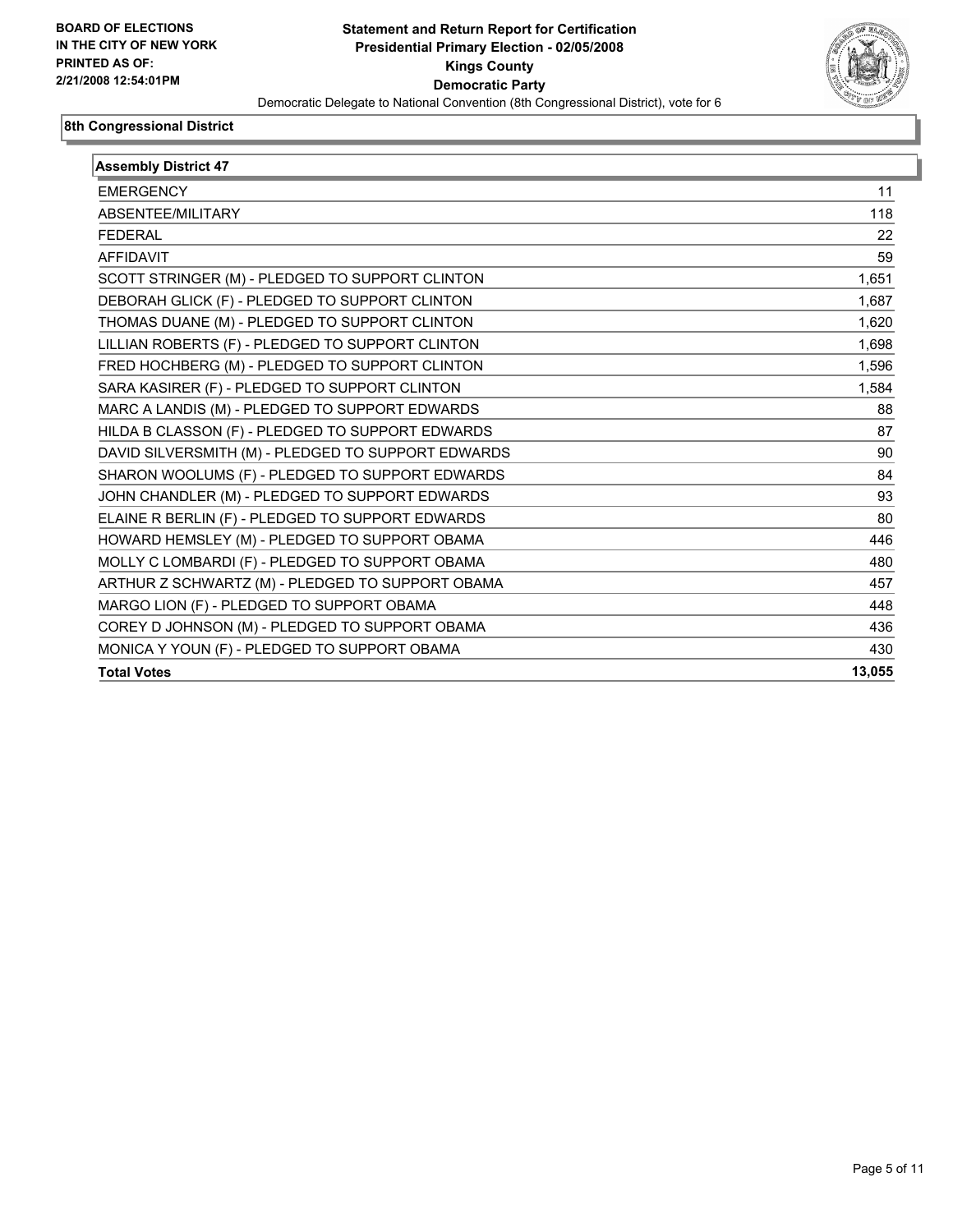

| <b>Assembly District 48</b>                        |       |
|----------------------------------------------------|-------|
| <b>EMERGENCY</b>                                   | 6     |
| ABSENTEE/MILITARY                                  | 48    |
| <b>FEDERAL</b>                                     | 21    |
| <b>AFFIDAVIT</b>                                   | 19    |
| SCOTT STRINGER (M) - PLEDGED TO SUPPORT CLINTON    | 850   |
| DEBORAH GLICK (F) - PLEDGED TO SUPPORT CLINTON     | 1,022 |
| THOMAS DUANE (M) - PLEDGED TO SUPPORT CLINTON      | 810   |
| LILLIAN ROBERTS (F) - PLEDGED TO SUPPORT CLINTON   | 851   |
| FRED HOCHBERG (M) - PLEDGED TO SUPPORT CLINTON     | 962   |
| SARA KASIRER (F) - PLEDGED TO SUPPORT CLINTON      | 965   |
| MARC A LANDIS (M) - PLEDGED TO SUPPORT EDWARDS     | 147   |
| HILDA B CLASSON (F) - PLEDGED TO SUPPORT EDWARDS   | 118   |
| DAVID SILVERSMITH (M) - PLEDGED TO SUPPORT EDWARDS | 214   |
| SHARON WOOLUMS (F) - PLEDGED TO SUPPORT EDWARDS    | 125   |
| JOHN CHANDLER (M) - PLEDGED TO SUPPORT EDWARDS     | 131   |
| ELAINE R BERLIN (F) - PLEDGED TO SUPPORT EDWARDS   | 137   |
| HOWARD HEMSLEY (M) - PLEDGED TO SUPPORT OBAMA      | 300   |
| MOLLY C LOMBARDI (F) - PLEDGED TO SUPPORT OBAMA    | 303   |
| ARTHUR Z SCHWARTZ (M) - PLEDGED TO SUPPORT OBAMA   | 385   |
| MARGO LION (F) - PLEDGED TO SUPPORT OBAMA          | 279   |
| COREY D JOHNSON (M) - PLEDGED TO SUPPORT OBAMA     | 288   |
| MONICA Y YOUN (F) - PLEDGED TO SUPPORT OBAMA       | 261   |
| <b>Total Votes</b>                                 | 8,148 |
|                                                    |       |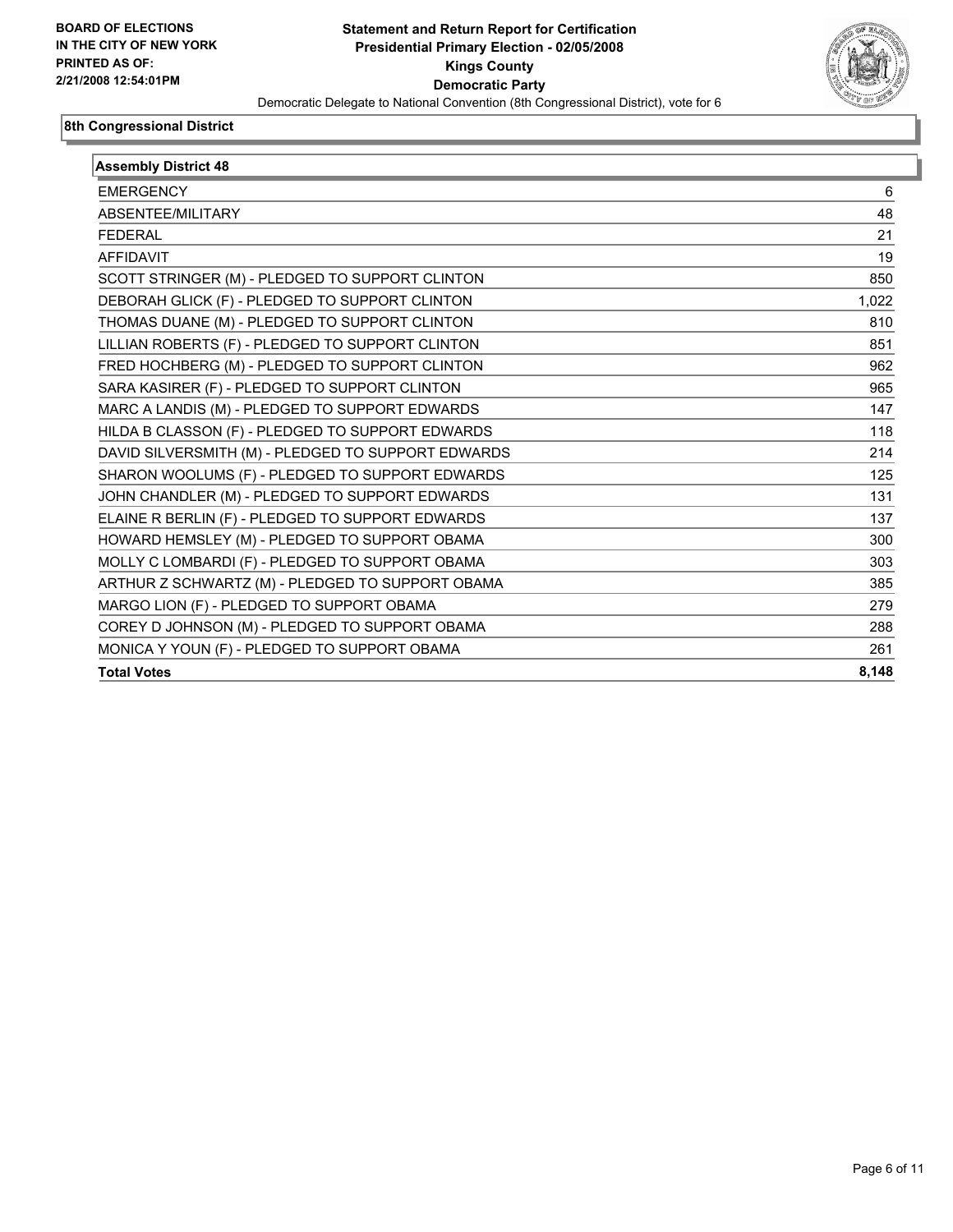

| <b>Assembly District 49</b>                        |       |
|----------------------------------------------------|-------|
| <b>EMERGENCY</b>                                   | 0     |
| ABSENTEE/MILITARY                                  | 60    |
| <b>FEDERAL</b>                                     | 7     |
| <b>AFFIDAVIT</b>                                   | 34    |
| SCOTT STRINGER (M) - PLEDGED TO SUPPORT CLINTON    | 926   |
| DEBORAH GLICK (F) - PLEDGED TO SUPPORT CLINTON     | 969   |
| THOMAS DUANE (M) - PLEDGED TO SUPPORT CLINTON      | 921   |
| LILLIAN ROBERTS (F) - PLEDGED TO SUPPORT CLINTON   | 937   |
| FRED HOCHBERG (M) - PLEDGED TO SUPPORT CLINTON     | 931   |
| SARA KASIRER (F) - PLEDGED TO SUPPORT CLINTON      | 920   |
| MARC A LANDIS (M) - PLEDGED TO SUPPORT EDWARDS     | 83    |
| HILDA B CLASSON (F) - PLEDGED TO SUPPORT EDWARDS   | 70    |
| DAVID SILVERSMITH (M) - PLEDGED TO SUPPORT EDWARDS | 88    |
| SHARON WOOLUMS (F) - PLEDGED TO SUPPORT EDWARDS    | 71    |
| JOHN CHANDLER (M) - PLEDGED TO SUPPORT EDWARDS     | 68    |
| ELAINE R BERLIN (F) - PLEDGED TO SUPPORT EDWARDS   | 81    |
| HOWARD HEMSLEY (M) - PLEDGED TO SUPPORT OBAMA      | 249   |
| MOLLY C LOMBARDI (F) - PLEDGED TO SUPPORT OBAMA    | 272   |
| ARTHUR Z SCHWARTZ (M) - PLEDGED TO SUPPORT OBAMA   | 283   |
| MARGO LION (F) - PLEDGED TO SUPPORT OBAMA          | 248   |
| COREY D JOHNSON (M) - PLEDGED TO SUPPORT OBAMA     | 247   |
| MONICA Y YOUN (F) - PLEDGED TO SUPPORT OBAMA       | 224   |
| <b>Total Votes</b>                                 | 7,588 |
|                                                    |       |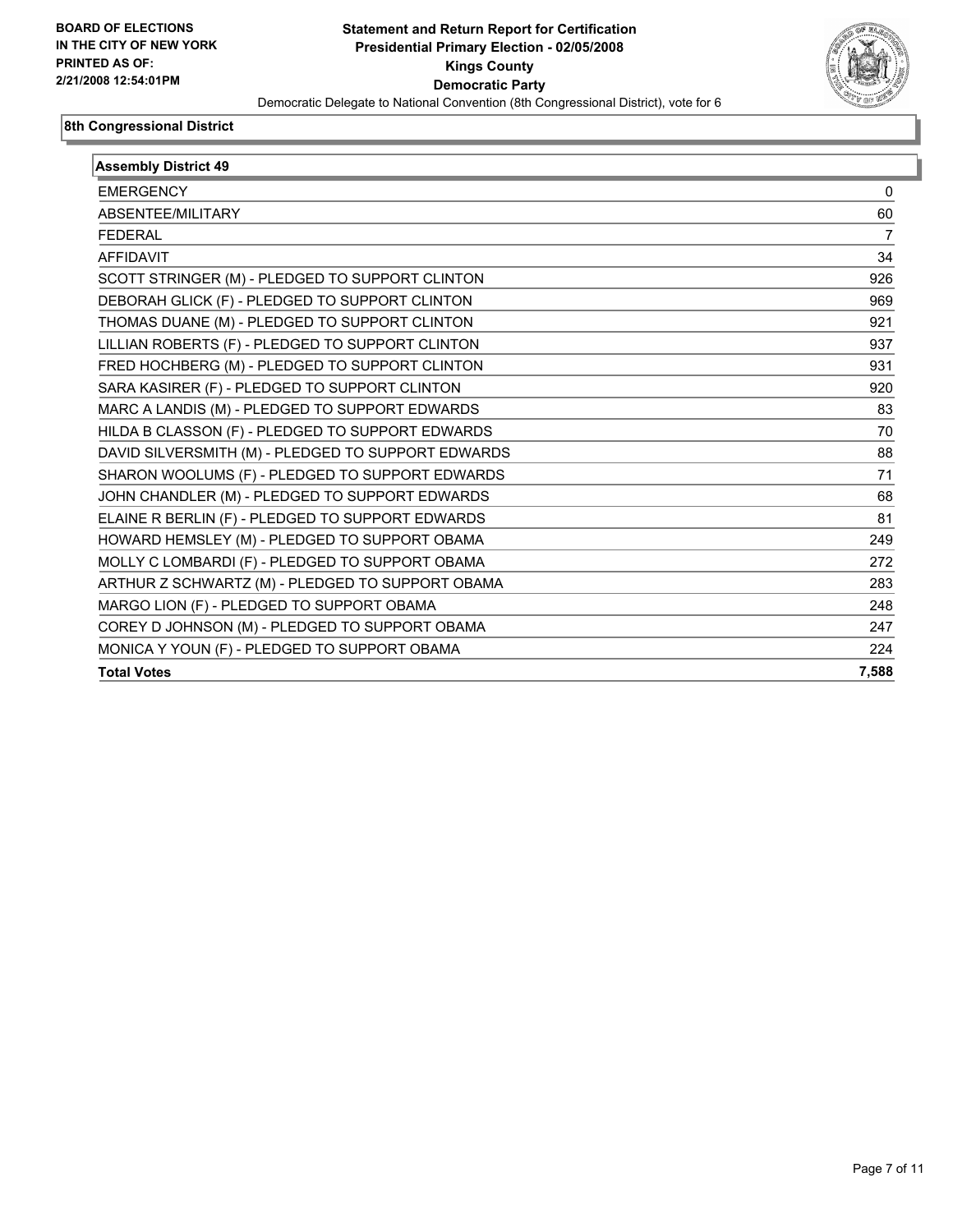

| <b>Assembly District 51</b>                        |       |
|----------------------------------------------------|-------|
| <b>EMERGENCY</b>                                   | 28    |
| ABSENTEE/MILITARY                                  | 9     |
| <b>FEDERAL</b>                                     | 3     |
| <b>AFFIDAVIT</b>                                   | 20    |
| SCOTT STRINGER (M) - PLEDGED TO SUPPORT CLINTON    | 263   |
| DEBORAH GLICK (F) - PLEDGED TO SUPPORT CLINTON     | 284   |
| THOMAS DUANE (M) - PLEDGED TO SUPPORT CLINTON      | 266   |
| LILLIAN ROBERTS (F) - PLEDGED TO SUPPORT CLINTON   | 270   |
| FRED HOCHBERG (M) - PLEDGED TO SUPPORT CLINTON     | 258   |
| SARA KASIRER (F) - PLEDGED TO SUPPORT CLINTON      | 271   |
| MARC A LANDIS (M) - PLEDGED TO SUPPORT EDWARDS     | 16    |
| HILDA B CLASSON (F) - PLEDGED TO SUPPORT EDWARDS   | 18    |
| DAVID SILVERSMITH (M) - PLEDGED TO SUPPORT EDWARDS | 17    |
| SHARON WOOLUMS (F) - PLEDGED TO SUPPORT EDWARDS    | 19    |
| JOHN CHANDLER (M) - PLEDGED TO SUPPORT EDWARDS     | 16    |
| ELAINE R BERLIN (F) - PLEDGED TO SUPPORT EDWARDS   | 16    |
| HOWARD HEMSLEY (M) - PLEDGED TO SUPPORT OBAMA      | 133   |
| MOLLY C LOMBARDI (F) - PLEDGED TO SUPPORT OBAMA    | 138   |
| ARTHUR Z SCHWARTZ (M) - PLEDGED TO SUPPORT OBAMA   | 150   |
| MARGO LION (F) - PLEDGED TO SUPPORT OBAMA          | 123   |
| COREY D JOHNSON (M) - PLEDGED TO SUPPORT OBAMA     | 132   |
| MONICA Y YOUN (F) - PLEDGED TO SUPPORT OBAMA       | 131   |
| <b>Total Votes</b>                                 | 2,521 |
|                                                    |       |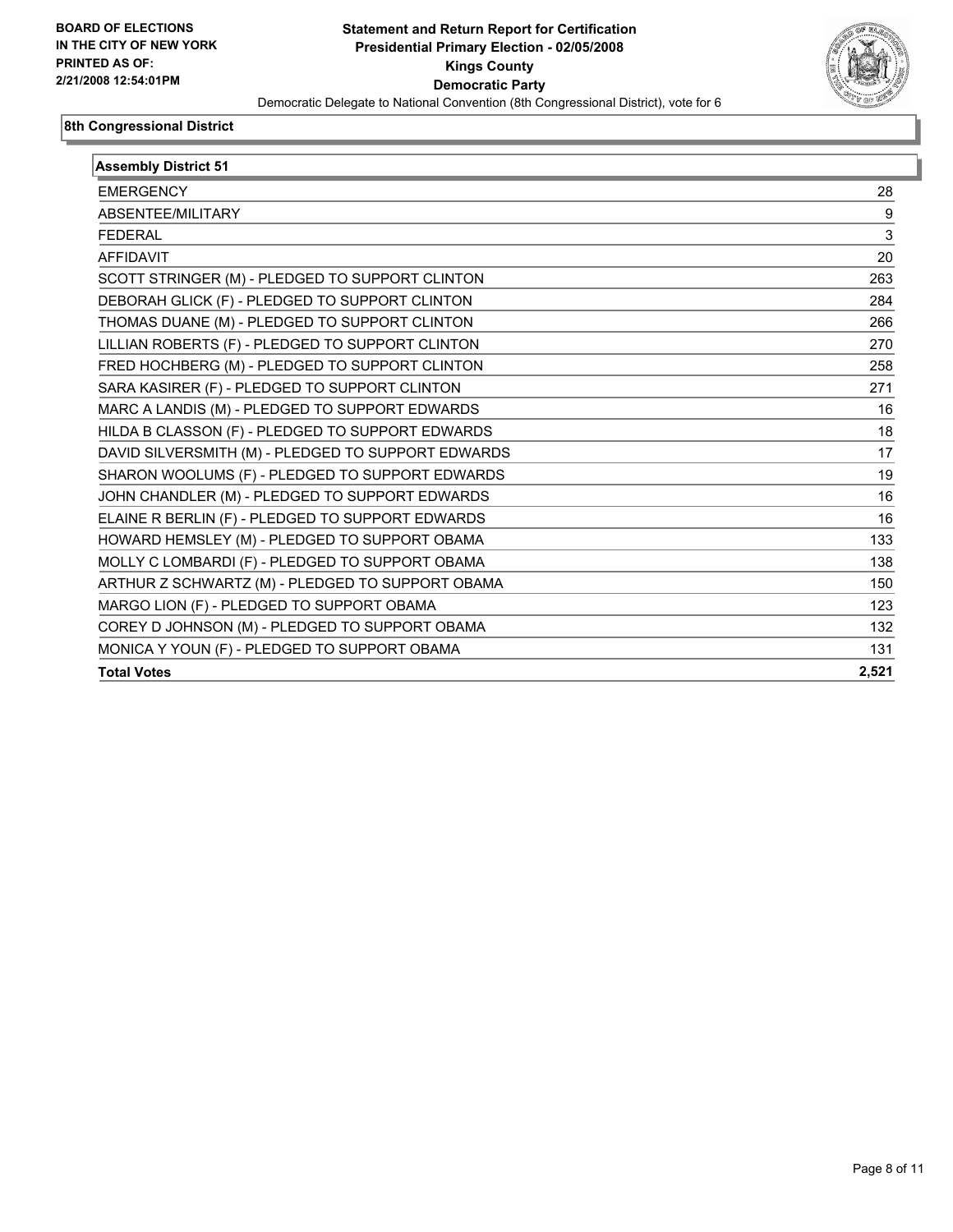

| <b>Assembly District 52</b>                        |    |
|----------------------------------------------------|----|
| <b>EMERGENCY</b>                                   | 0  |
| ABSENTEE/MILITARY                                  |    |
| <b>FEDERAL</b>                                     |    |
| <b>AFFIDAVIT</b>                                   |    |
| SCOTT STRINGER (M) - PLEDGED TO SUPPORT CLINTON    |    |
| DEBORAH GLICK (F) - PLEDGED TO SUPPORT CLINTON     |    |
| THOMAS DUANE (M) - PLEDGED TO SUPPORT CLINTON      |    |
| LILLIAN ROBERTS (F) - PLEDGED TO SUPPORT CLINTON   |    |
| FRED HOCHBERG (M) - PLEDGED TO SUPPORT CLINTON     |    |
| SARA KASIRER (F) - PLEDGED TO SUPPORT CLINTON      |    |
| MARC A LANDIS (M) - PLEDGED TO SUPPORT EDWARDS     |    |
| HILDA B CLASSON (F) - PLEDGED TO SUPPORT EDWARDS   |    |
| DAVID SILVERSMITH (M) - PLEDGED TO SUPPORT EDWARDS |    |
| SHARON WOOLUMS (F) - PLEDGED TO SUPPORT EDWARDS    |    |
| JOHN CHANDLER (M) - PLEDGED TO SUPPORT EDWARDS     | 0  |
| ELAINE R BERLIN (F) - PLEDGED TO SUPPORT EDWARDS   |    |
| HOWARD HEMSLEY (M) - PLEDGED TO SUPPORT OBAMA      |    |
| MOLLY C LOMBARDI (F) - PLEDGED TO SUPPORT OBAMA    |    |
| ARTHUR Z SCHWARTZ (M) - PLEDGED TO SUPPORT OBAMA   |    |
| MARGO LION (F) - PLEDGED TO SUPPORT OBAMA          |    |
| COREY D JOHNSON (M) - PLEDGED TO SUPPORT OBAMA     |    |
| MONICA Y YOUN (F) - PLEDGED TO SUPPORT OBAMA       |    |
| <b>Total Votes</b>                                 | 12 |
|                                                    |    |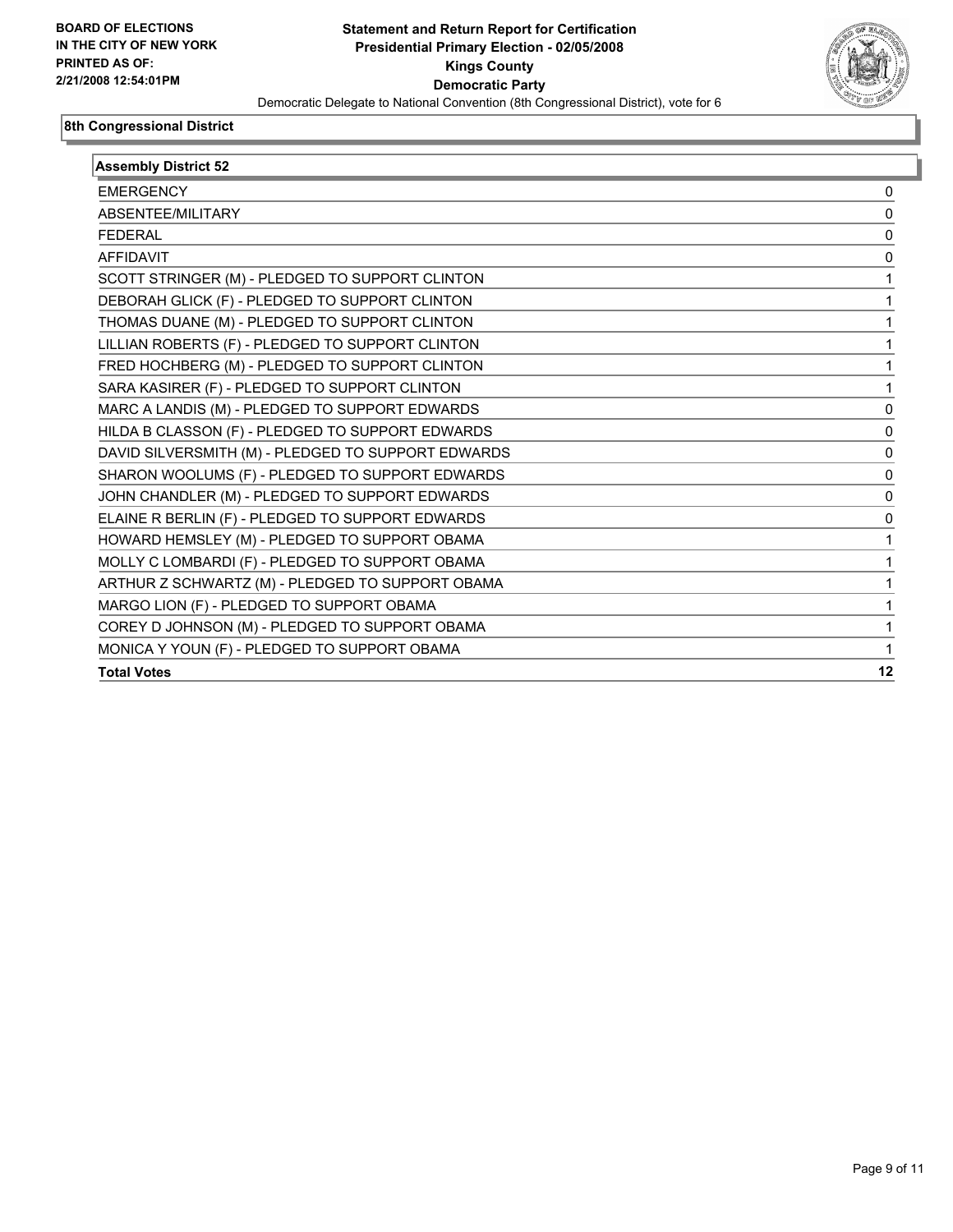

| <b>Assembly District 60</b>                        |       |
|----------------------------------------------------|-------|
| <b>EMERGENCY</b>                                   | 2     |
| ABSENTEE/MILITARY                                  | 6     |
| <b>FEDERAL</b>                                     |       |
| <b>AFFIDAVIT</b>                                   | 7     |
| SCOTT STRINGER (M) - PLEDGED TO SUPPORT CLINTON    | 249   |
| DEBORAH GLICK (F) - PLEDGED TO SUPPORT CLINTON     | 250   |
| THOMAS DUANE (M) - PLEDGED TO SUPPORT CLINTON      | 243   |
| LILLIAN ROBERTS (F) - PLEDGED TO SUPPORT CLINTON   | 251   |
| FRED HOCHBERG (M) - PLEDGED TO SUPPORT CLINTON     | 228   |
| SARA KASIRER (F) - PLEDGED TO SUPPORT CLINTON      | 230   |
| MARC A LANDIS (M) - PLEDGED TO SUPPORT EDWARDS     | 14    |
| HILDA B CLASSON (F) - PLEDGED TO SUPPORT EDWARDS   | 14    |
| DAVID SILVERSMITH (M) - PLEDGED TO SUPPORT EDWARDS | 9     |
| SHARON WOOLUMS (F) - PLEDGED TO SUPPORT EDWARDS    | 8     |
| JOHN CHANDLER (M) - PLEDGED TO SUPPORT EDWARDS     | 10    |
| ELAINE R BERLIN (F) - PLEDGED TO SUPPORT EDWARDS   | 9     |
| HOWARD HEMSLEY (M) - PLEDGED TO SUPPORT OBAMA      | 156   |
| MOLLY C LOMBARDI (F) - PLEDGED TO SUPPORT OBAMA    | 145   |
| ARTHUR Z SCHWARTZ (M) - PLEDGED TO SUPPORT OBAMA   | 141   |
| MARGO LION (F) - PLEDGED TO SUPPORT OBAMA          | 142   |
| COREY D JOHNSON (M) - PLEDGED TO SUPPORT OBAMA     | 130   |
| MONICA Y YOUN (F) - PLEDGED TO SUPPORT OBAMA       | 127   |
| <b>Total Votes</b>                                 | 2,356 |
|                                                    |       |